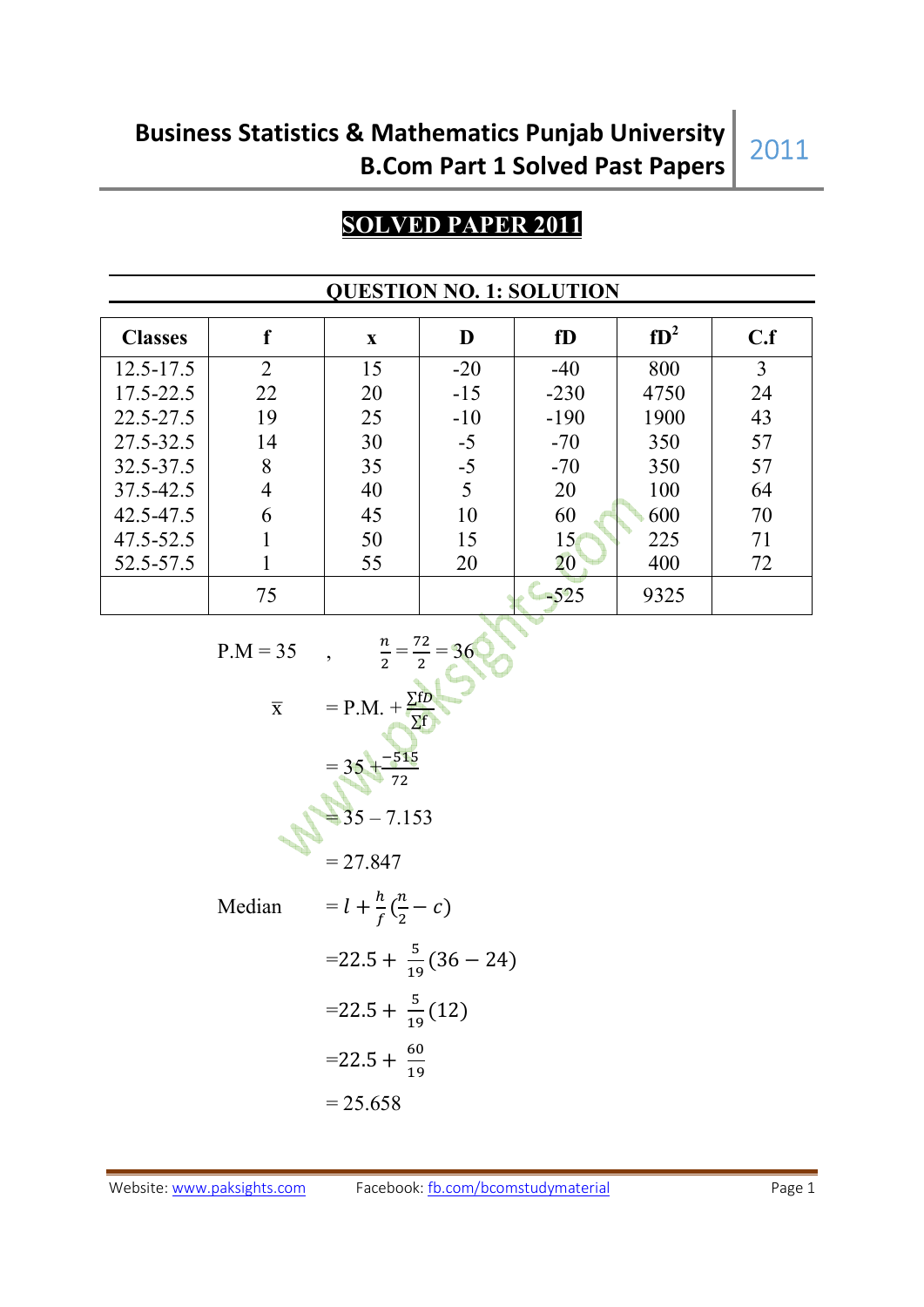| S.D | $= \sqrt{\frac{\sum fx^2}{\sum f}} - \left(\frac{\sum fx}{\sum f}\right)^2$ |
|-----|-----------------------------------------------------------------------------|
|     | $=\sqrt{\frac{9325}{72}}-\left(\frac{-515}{72}\right)^2$                    |
|     | $=\sqrt{129.5139 - 51.1622}$                                                |
|     | $=\sqrt{78.3517}$                                                           |
|     | $= 8.851649564$ or<br>8.852                                                 |
| C.V | $=\frac{S.D}{A.M} \times 100\%$                                             |
|     | $=\frac{8.852}{27.847} \times 100\%$                                        |
|     | $= 31.788\%$ or<br>31.79%                                                   |
|     |                                                                             |

### **QUESTION NO. 2.**

| $\boldsymbol{\mathrm{X}}$ |     | $\mathbf{x}$ |      | xy   |
|---------------------------|-----|--------------|------|------|
| 5                         | 9   | 25           | 81   | 45   |
| 6                         |     | 36           | 49   | 422  |
|                           | 10  | 49           | 100  | 70   |
| 8                         | 3   | 64           | 9    | 24   |
| 9                         | 13  | 81           | 169  | 117  |
| 10                        |     | 100          | 121  | 110  |
| 11                        | 4   | 121          | 196  | 154  |
| 12                        | 10  | 144          | 100  | 120  |
| 13                        | 14  | 169          | 196  | 182  |
| 14                        | 12  | 196          | 144  | 168  |
| 15                        | 18  | 225          | 324  | 270  |
| 110                       | 121 | 1210         | 1489 | 1308 |

$$
\bar{x} = \frac{\sum x}{n} = \frac{110}{11} = 10
$$

$$
\overline{y} = \frac{\sum y}{n} = \frac{121}{11} = 11
$$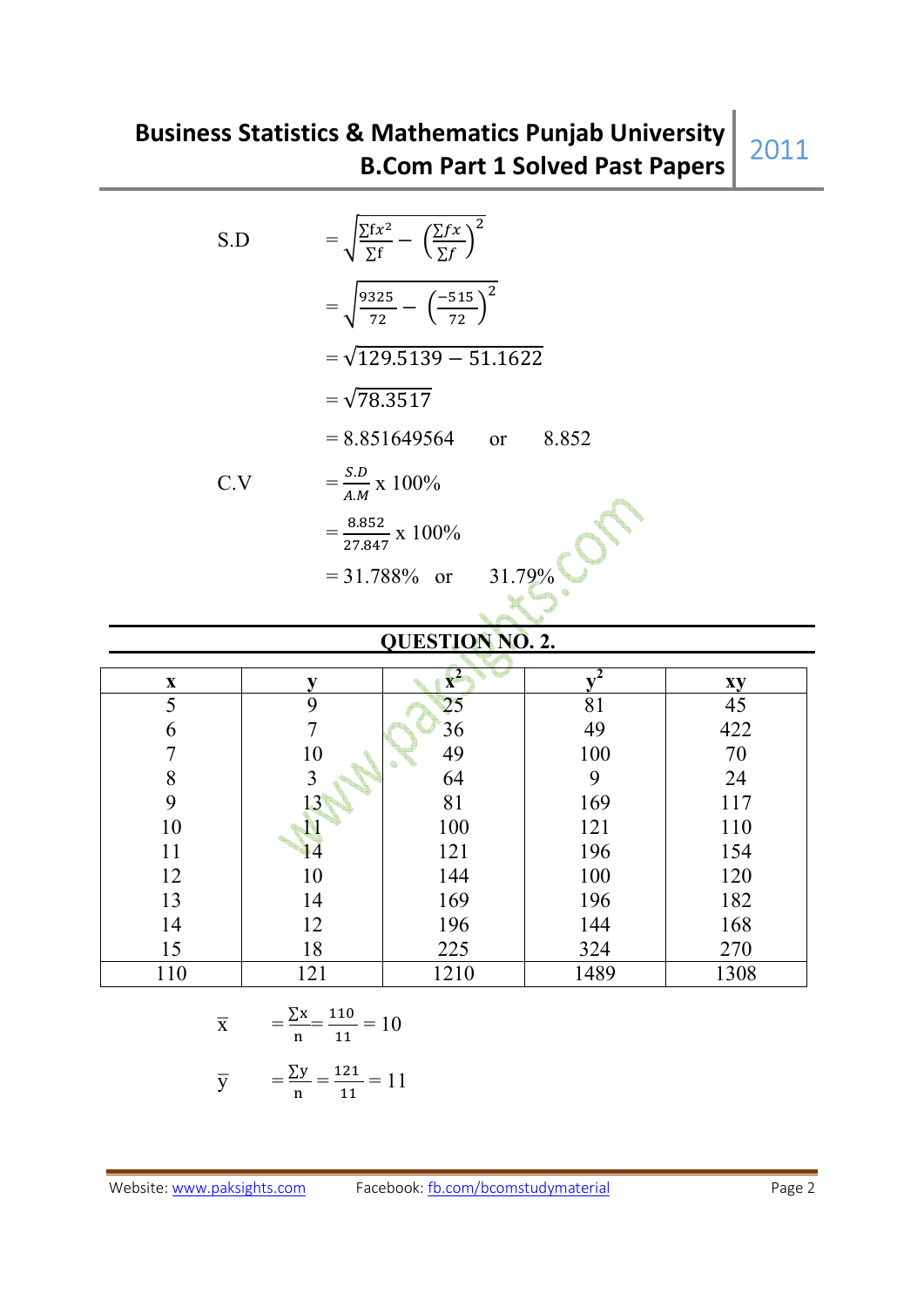$$
\sigma_{x} = \sqrt{\frac{\sum x^{2}}{n} - (\frac{\sum x}{n})^{2}}
$$
\n
$$
= \sqrt{\frac{1210}{11} - (\frac{110}{11})^{2}}
$$
\n
$$
= \sqrt{110 - 100}
$$
\n
$$
= 3.162
$$
\n
$$
\sigma_{y} = \sqrt{\frac{\sum y^{2}}{n} - (\frac{\sum y}{n})^{2}}
$$
\n
$$
= \sqrt{\frac{1489}{11} - (\frac{121}{11})^{2}}
$$
\n
$$
= \sqrt{135.3636 - 121}
$$
\n
$$
= \sqrt{14.3636}
$$
\n
$$
= 3.79
$$
\n
$$
r = \frac{\sum xy - n.\bar{x}\bar{y}}{n.\sigma_{x}.\sigma_{y}}
$$
\n
$$
= \frac{130.2 - 11 \times 10 \times 11}{11 \times 3.162 \times 3.79}
$$
\n
$$
= \frac{92}{131.824}
$$
\n
$$
= 0.698
$$

Line of regression y on x:

$$
y - \overline{y} = r \frac{\sigma_x}{\sigma_y} (x - \overline{x})
$$
  
\n
$$
y - 11 = 0.698 \times \frac{3.79}{3.162} (x - 10)
$$
  
\n
$$
= 0.837x - 8.37
$$
  
\n
$$
y = 0.837x - 8.37 + 11
$$
  
\n
$$
y = 0.837x + 2.63
$$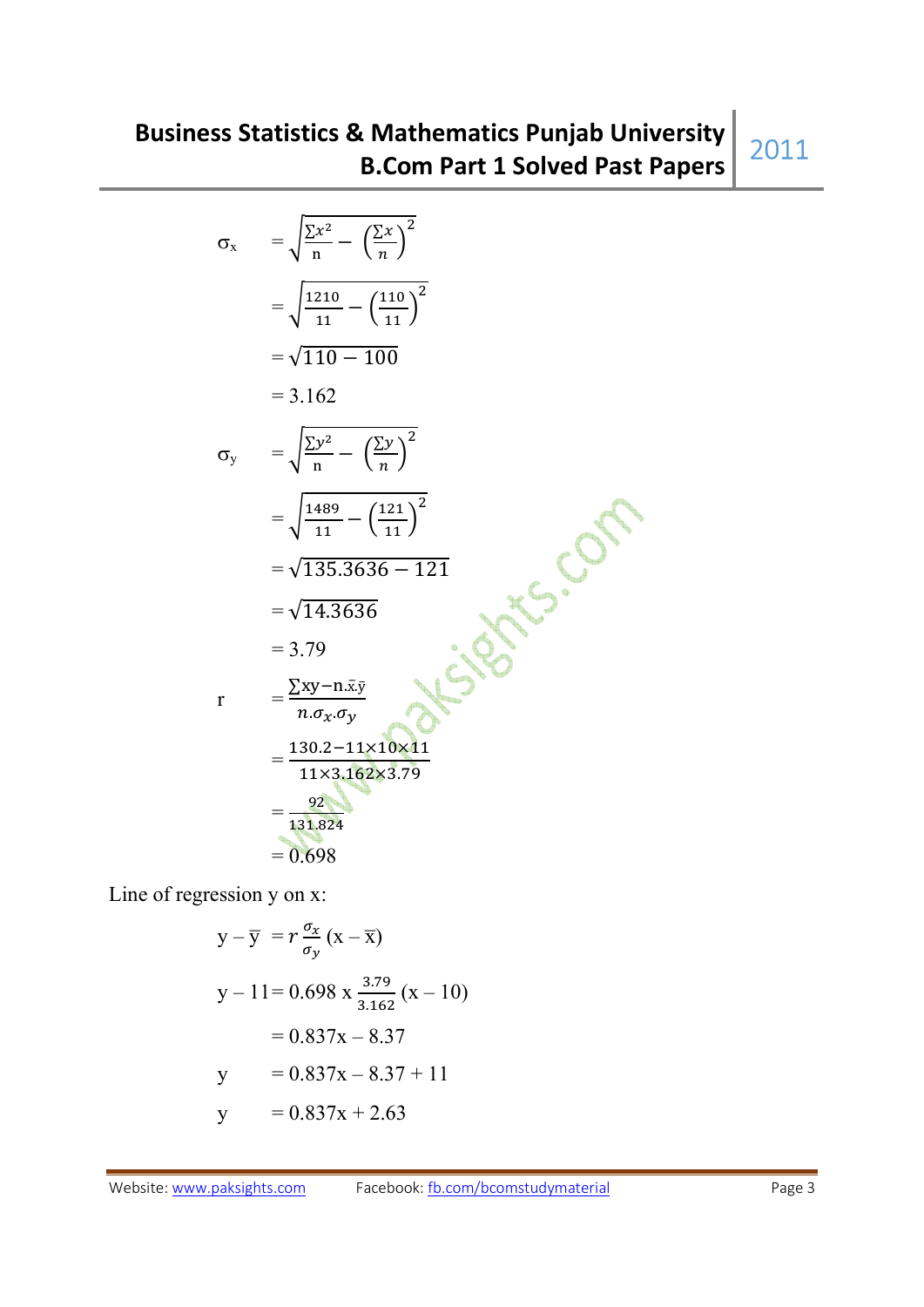### **QUESTION NO. 3**

**Given population = 3, 6, 9, 12, 15, 18** 

- $N = population size = 6$
- $n =$ Sample size  $= 3$

All possible samples without replacement =  ${}^6C_3$  = 20

|         | 6!<br>$(6-3)!$ . 3!                                     | $6\times5\times4\times3!$<br>$3! \times 3 \times 2 \times 1!$ | $= 20$                                        |  |
|---------|---------------------------------------------------------|---------------------------------------------------------------|-----------------------------------------------|--|
| x:      | $3+6+9+12+15+18$                                        |                                                               | $= 63$                                        |  |
| $x^2$ : | $9 + 36 + 81 + 144 + 225 + 324 = 819$                   |                                                               |                                               |  |
|         | Population mean = $\frac{\Sigma x}{N}$ = $\frac{63}{6}$ |                                                               | $=10.5$                                       |  |
|         | Population standard deviation                           |                                                               | $\left(\frac{\sum X}{\sum X}\right)^2$        |  |
|         |                                                         |                                                               | $\frac{819}{6} - \left(\frac{63}{6}\right)^2$ |  |
|         |                                                         |                                                               | $\sqrt{136.5 - 110.25}$                       |  |
|         |                                                         | $=\sqrt{26.25}$                                               |                                               |  |
|         |                                                         | $= 5.123$                                                     |                                               |  |

Sample: (3,6, 9), (3, 6, 12), (3, 6, 15), (3, 6, 18), (3, 9, 12). (3, 9, 15), (3, 9, 18) Sample mean: 6, 2, 3, 9, 8, 9, 10 Sample: (3, 12, 15), (3, 12, 18), (3, 15, 18), (6,9, 12), (6,9, 15), (6 9, 18),(6,12,15) Sample mean: 10, 11, 12, 9, 10, 11, 11, Sample: (6, 12, 18), (6, 15, 18), (9, 12, 15), (9, 12, 18), (9, 15, 18), (12, 15, 18) Sample mean: 12, 13, 12, 13, 14, 15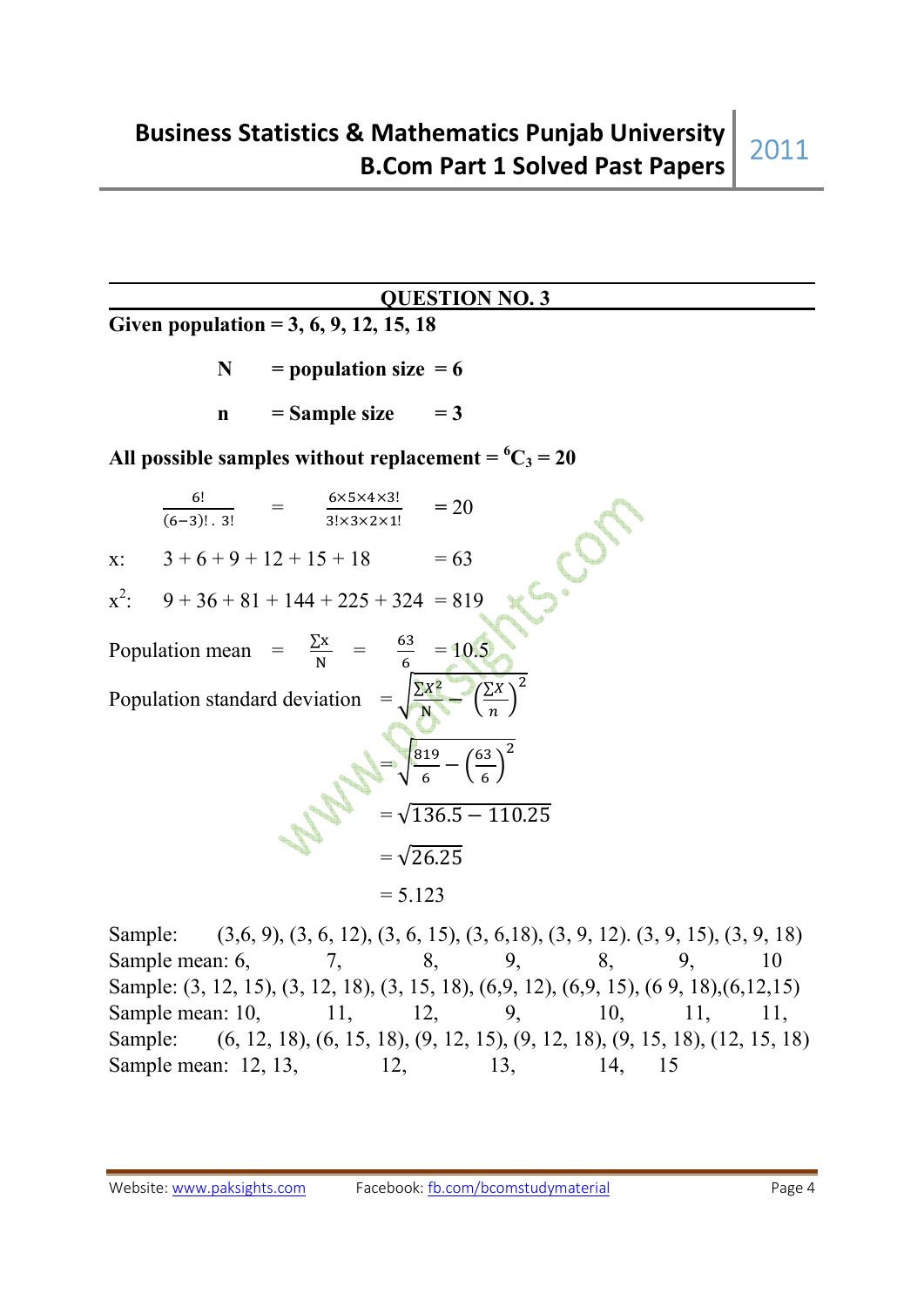# **Business Statistics & Mathematics Punjab University B.Com Part 1 Solved Past Papers**

# 2011

| Sample<br>$\overline{\mathbf{X}}$ | Tally |    | $P(\overline{x})$<br>$\sum f$ | $\overline{x} p(\overline{x})$ | $\overline{x}^2 p(\overline{x})$ |
|-----------------------------------|-------|----|-------------------------------|--------------------------------|----------------------------------|
| 6                                 |       |    | 1/20                          | 6/20                           | 36/20                            |
| 7                                 |       |    | 1/20                          | 7/20                           | 49/20                            |
| 8                                 | 11    | 2  | 2/20                          | 16/20                          | 128/20                           |
| 9                                 | 111   | 3  | 3/20                          | 27/20                          | 243/20                           |
| 10                                | 111   | 3  | 3/20                          | 30/20                          | 300/20                           |
| 11                                | 111   | 3  | 3/20                          | 33/20                          | 363/20                           |
| 12                                | 111   | 3  | 3/20                          | 36/20                          | 432/20                           |
| 13                                | 11    | 2  | 2/20                          | 26/20                          | 338/20                           |
| 14                                |       |    | 1/20                          | 4/20                           | 196/20                           |
| 15                                |       |    | 1/20                          | 15/20                          | 225/20                           |
| Total                             |       | 20 |                               | 210/20                         | 2310/20                          |

Mean of sampling distribution of means:

Mean of sampling distribution of means:  
\n
$$
\sum \overline{x} P(\overline{x}) = \frac{210}{20} = 10.5
$$
\n
$$
\sigma = \sqrt{\sum \overline{x}^2 P(\overline{x}) - [\sum \overline{x}^2 P(\overline{x})]^2}
$$
\n
$$
= \sqrt{\frac{2310}{20} - (\frac{210}{20})^2}
$$
\n
$$
= \sqrt{115.5 - (10.5)^2}
$$
\n
$$
= \sqrt{115.5 - 110.25}
$$
\n
$$
= \sqrt{5.25} = 2.291
$$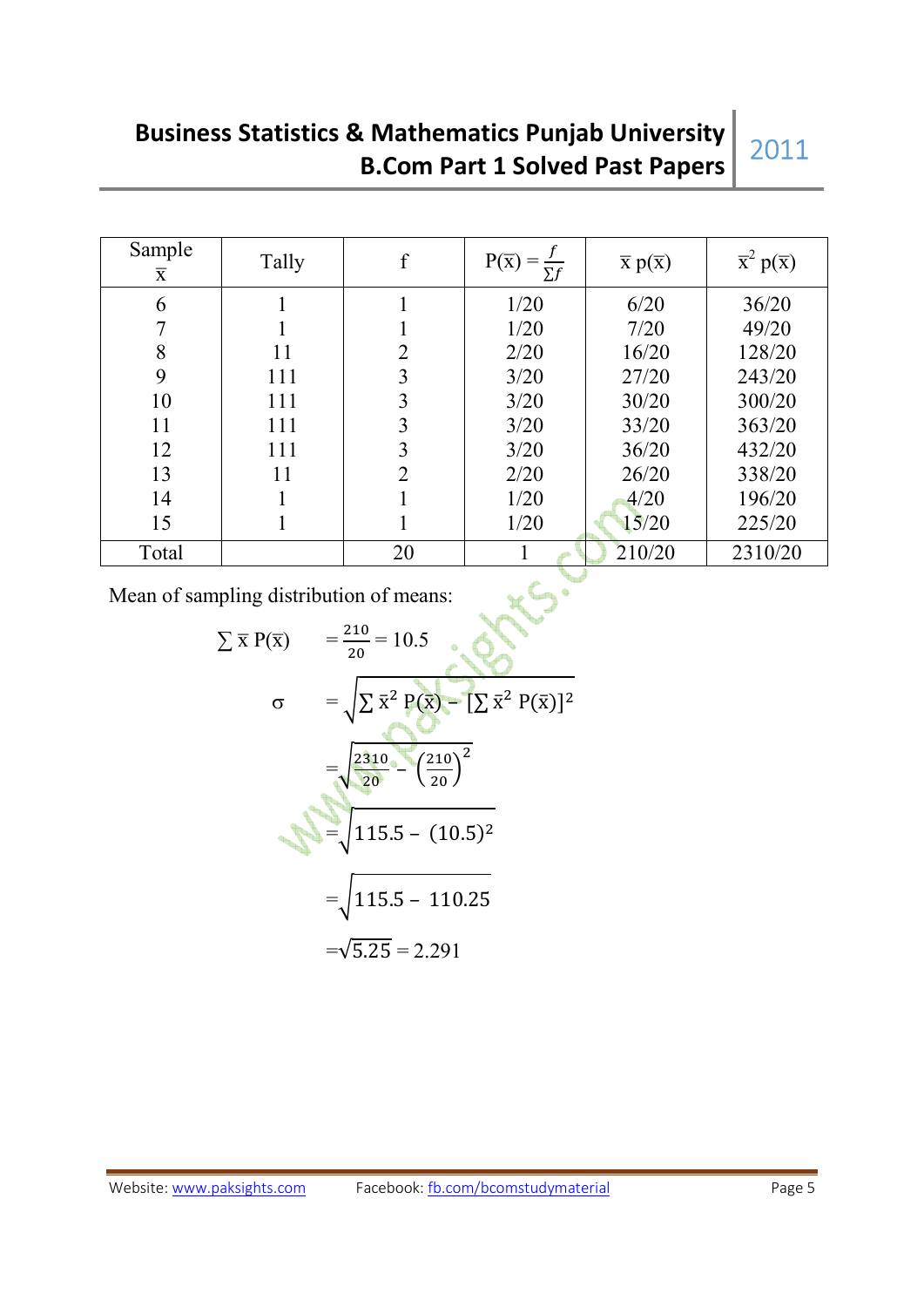| <u>QUESTION NO. 4</u> |                        |                           |               |                                                                                                                  |                                                                                                                                                                                                                |                                  |          |          |          |  |
|-----------------------|------------------------|---------------------------|---------------|------------------------------------------------------------------------------------------------------------------|----------------------------------------------------------------------------------------------------------------------------------------------------------------------------------------------------------------|----------------------------------|----------|----------|----------|--|
|                       |                        |                           | <b>Prices</b> |                                                                                                                  | Quantity                                                                                                                                                                                                       |                                  |          |          |          |  |
|                       | <b>Commodity</b>       | 1995                      | 2002          | 1995                                                                                                             | 2002                                                                                                                                                                                                           | $p_o q_o$                        | $p_0q_1$ | $p_1q_0$ | $p_1q_1$ |  |
|                       |                        | $\mathbf{p}_{\mathbf{0}}$ | $p_1$         | $q_{o}$                                                                                                          | $q_1$                                                                                                                                                                                                          |                                  |          |          |          |  |
|                       | A                      | 60                        | 80            | 270                                                                                                              | 290                                                                                                                                                                                                            | 16200                            | 17400    | 21600    | 23200    |  |
|                       | B                      | 40                        | 45            | 125                                                                                                              | 140                                                                                                                                                                                                            | 5000                             | 5600     | 5625     | 6300     |  |
| $\mathcal{C}$         |                        | 20                        | 25            | 130                                                                                                              | 140                                                                                                                                                                                                            | 2600                             | 2800     | 3250     | 3500     |  |
|                       | D                      | 55                        | 70            | 270                                                                                                              | 350                                                                                                                                                                                                            | 14850                            | 19250    | 18900    | 24500    |  |
|                       | Total                  |                           |               |                                                                                                                  |                                                                                                                                                                                                                | 38650                            | 45050    | 49375    | 57500    |  |
|                       | Price index number by: |                           |               |                                                                                                                  |                                                                                                                                                                                                                |                                  |          |          |          |  |
| (i)                   | Laspeyr's              |                           |               |                                                                                                                  | $=\frac{\sum p_1 q_o}{\sum p_o q_o} \times 100$                                                                                                                                                                |                                  |          |          |          |  |
| (ii)                  | Fisher's               |                           |               |                                                                                                                  | $=\frac{49375}{38650}$ x 100<br>$= 127.75$ .<br>$\frac{\sum p_1 q_0}{\sum p_0 q_0} \times \frac{\sum p_1 q_1}{\sum p_0 q_1} \times 100$<br>$=\sqrt{\frac{49375}{38650}} \times \frac{57500}{45050} \times 100$ |                                  |          |          |          |  |
| (iii)                 | Paasche's              |                           |               | $= 127.69$<br>$=\frac{\sum p_1 q_1}{\sum p_0 q_1} \times 100$<br>$=\frac{57500}{45050} \times 100$<br>$= 127.64$ |                                                                                                                                                                                                                | $=\sqrt{1.630537006} \times 100$ |          |          |          |  |
| (iv)                  | Marahall               |                           |               |                                                                                                                  | $=\frac{\sum p_1 q_0 + \sum p_1 q_1}{\sum p_0 q_0 + \sum p_0 q_1} \times 100$                                                                                                                                  |                                  |          |          |          |  |

### **QUESTION NO. 4**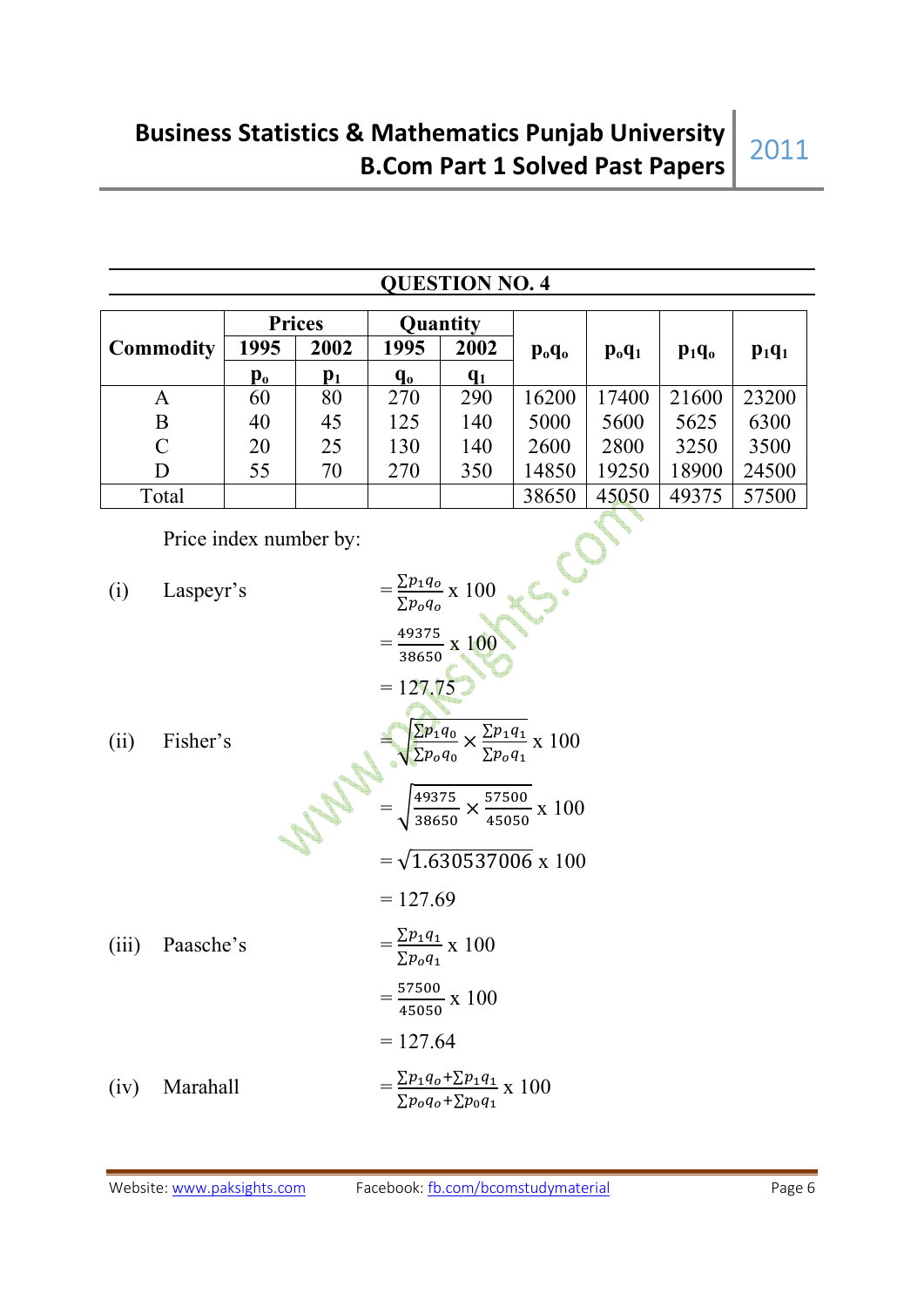$$
= \frac{49375 + 57500}{38650 + 45050} \times 100
$$

$$
= \frac{106875}{83700} \times 100
$$

$$
= 127.69
$$

### **QUESTION NO. 5**

$$
A = \begin{bmatrix} 1 & 3 & 2 \\ 3 & 2 & 0 \\ 4 & 5 & 6 \end{bmatrix} \text{ and } B = \begin{bmatrix} -2 & 5 & 4 \\ 0 & 3 & -5 \\ -1 & 4 & 2 \end{bmatrix}
$$
  
\n(i) 
$$
A - 3B = \begin{bmatrix} 1 & 3 & 2 \\ 3 & 2 & 0 \\ 4 & 5 & 6 \end{bmatrix} - 3 \begin{bmatrix} -2 & 5 & 4 \\ 0 & 3 & -5 \\ -1 & 4 & 2 \end{bmatrix}
$$
  
\n
$$
= \begin{bmatrix} 1+6 & 3-15 & 2-12 \\ 3-0 & 2-9 & 0+15 \\ 4+3 & 5-13 & 6-6 \end{bmatrix}
$$
  
\n
$$
= \begin{bmatrix} 7 & 12 & -10 \\ 3 & 7 & 15 \\ 7 & 7 & 0 \end{bmatrix}
$$
  
\n(i) AB = 
$$
\begin{bmatrix} 7 & 12 & -10 \\ 3 & 2 & 0 \\ 4 & 5 & 6 \end{bmatrix} \begin{bmatrix} -2 & 5 & 4 \\ 0 & 3 & -5 \\ -1 & 4 & 2 \end{bmatrix}
$$
  
\n
$$
= \begin{bmatrix} -2+0-2 & 5+9+8 & 4-15+4 \\ -6+0+0 & 15+6+0 & 12-10+0 \\ -8+0-6 & 20+15+24 & 16-25+12 \end{bmatrix}
$$
  
\n
$$
= \begin{bmatrix} -4 & 22 & -7 \\ -6 & 21 & 2 \\ -14 & 59 & 3 \end{bmatrix}
$$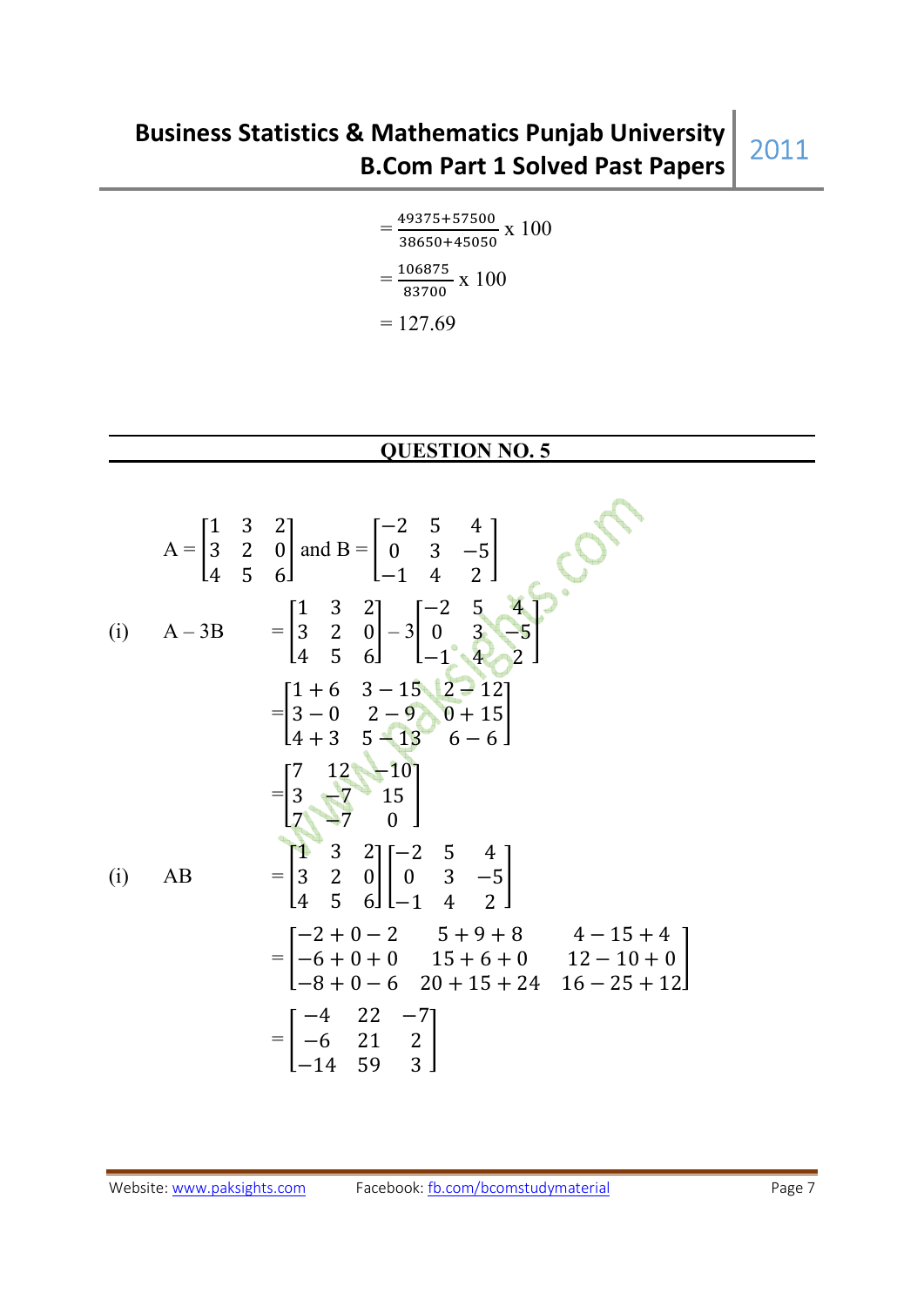### **QUESTION NO. 6**

 $(a)$  $x^2$  + 5x = 50 x  $x^2+10x-5x-50=0$  $x(x + 10) - 5(x + 10) = 0$  $x + 10 = 0$  or  $x - 5 = 0$  $x = -10$  or  $x = 5$ or  $x = \frac{-b \pm \sqrt{b^2 - 4ac}}{2a}$  $2a$  $=\frac{-5\pm\sqrt{5^2-4\times1\times(-50)}}{2\times1}$  $2\times1$  $=\frac{-5 \pm 15}{2}$ -  $=\frac{-5-15}{2}$  $\frac{-15}{2} = \frac{-20}{2}$  $\frac{20}{2} = -10$  $=\frac{-5+15}{2}$  $\frac{+15}{2} = \frac{10}{2}$  $\frac{10}{2} = 5$  (OR)  $x^2 + 5x = 50$  $x^2 + 2\left(\frac{5}{2}\right)$  $+2(\frac{3}{2}x)=50$  $x^2 + 2\left(\frac{5}{2}\right)$  $(\frac{5}{2}x) + (\frac{5}{2}x)$  $\frac{1}{2}$  $^2 = 50 + (\frac{5}{3})$  $\frac{1}{2}$  $= 56.25$  $\left(x+\frac{5}{2}\right)$  $\sigma^2$  = 56.25 =  $(\sqrt{56.25})^2$  $x + \frac{5}{2} = \sqrt{56.25} = \pm 7.5$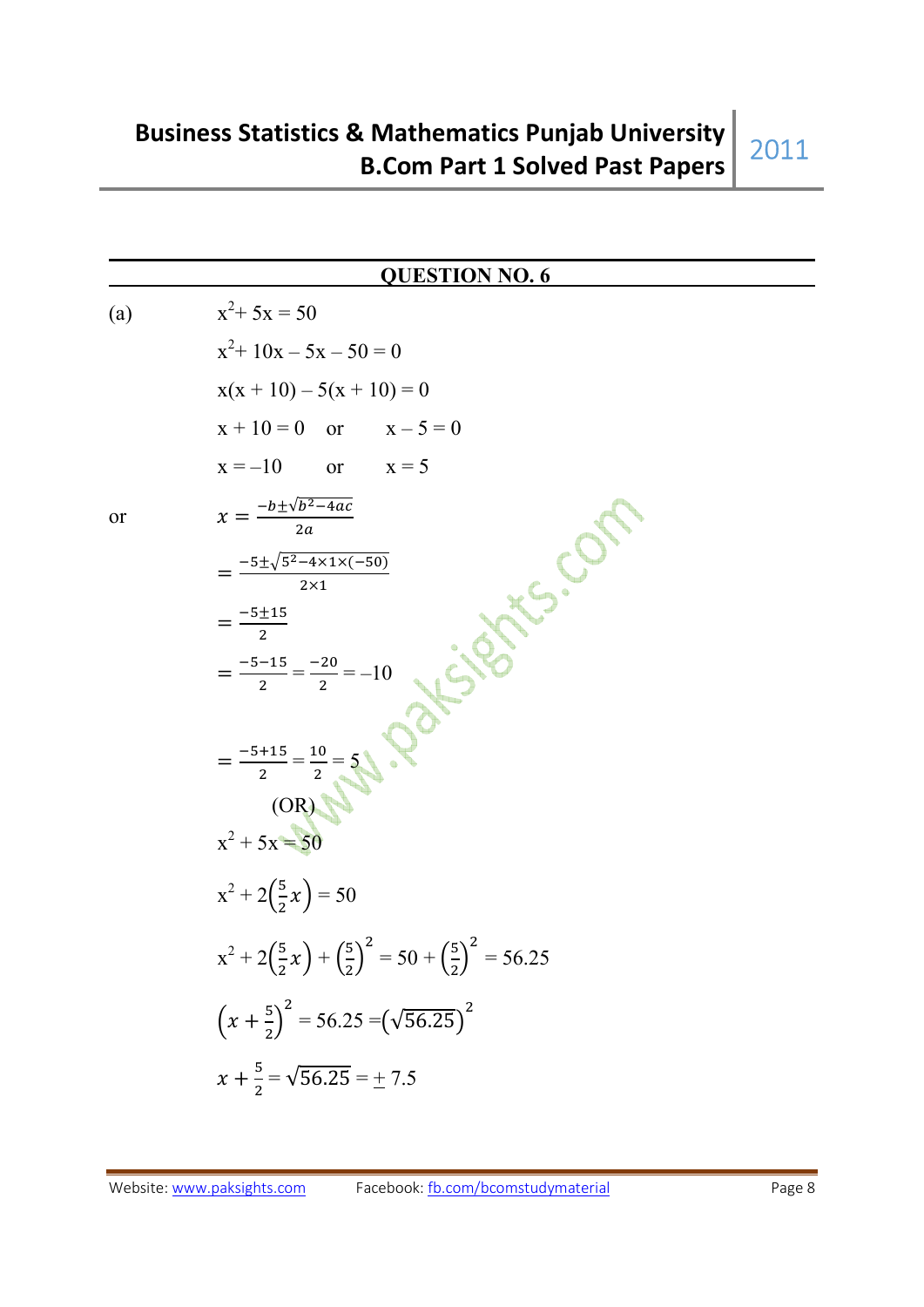$$
x = -7.5 - \frac{5}{2} = -10
$$

(b) Suppose 1<sup>st</sup> even integer = x

Then  $2^{nd}$  even integer =  $x + 2$ 

Sum of the two even interger =  $x + (x + 2) = 66$ 

 $x + (x + 2) = 66$ A Partisis Con  $2x = 66 - 2$  $2x = 64$  $X = \frac{64}{3}$  $\frac{34}{2}$  = 32 So the  $1<sup>st</sup>$  integer = 32  $2<sup>nd</sup> integer = x + 2$  $= 32 + 2$  $= 34$  $(32, 34)$ 

### **QUESTION NO. 7**

 (a) Given for A.P.:  $a_{54} = -61$  and  $a_4 = 64$  $a_x = a + (x - 1)d$  $a_{54} = a + (54 - 1)d = -61$  $a + 53d = -61$  ……(i)  $a_4 = a + (4-1)d = 64$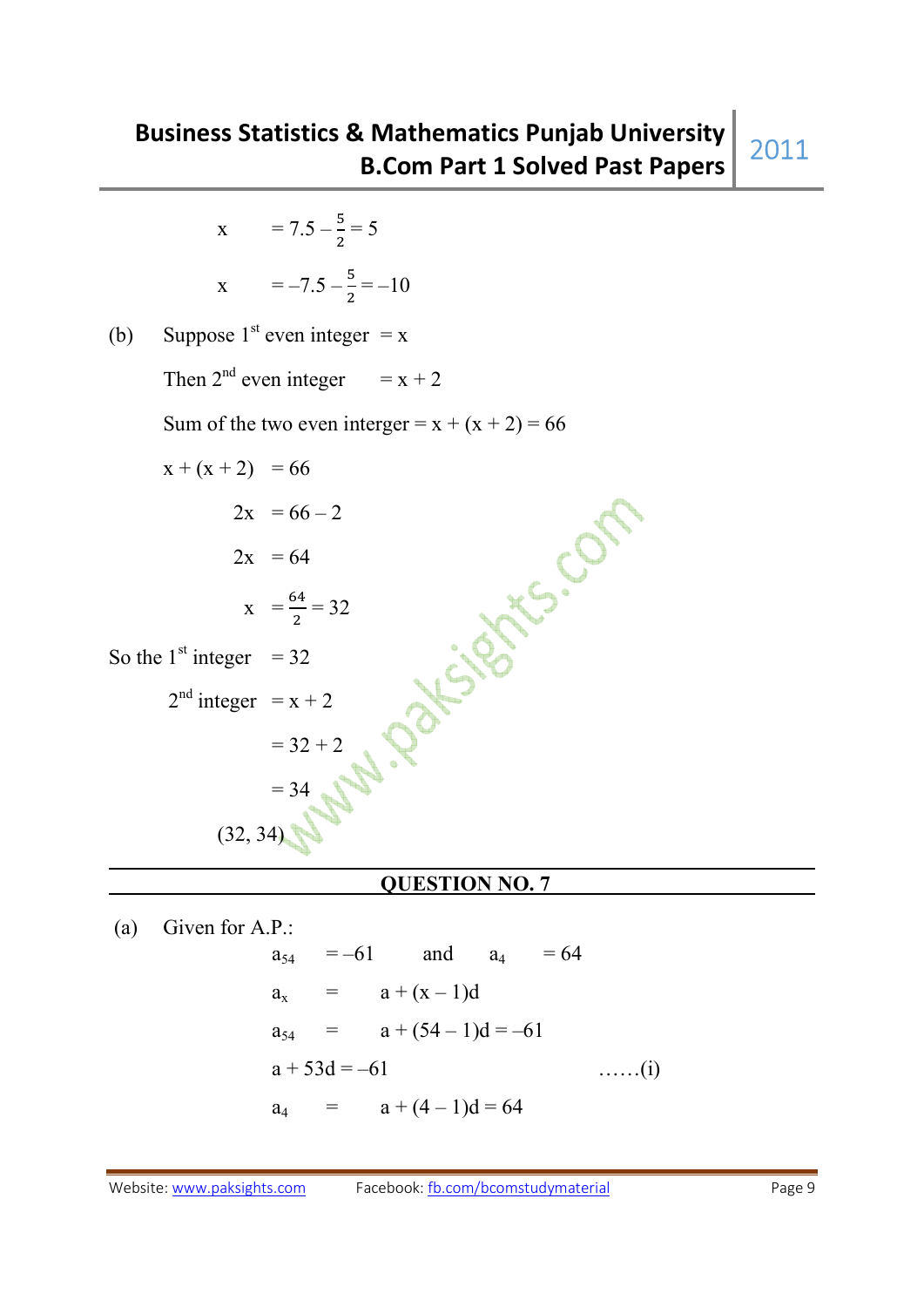a + 3d = 64 .......(ii)  
\na + 53d = -61 .......(i)  
\n-50d = 125  
\nd = 
$$
\frac{125}{-50}
$$
 = -2.5

By putting the value of d in equation (i), we get:

$$
a + 53d = -61
$$
  
\n
$$
a + 53(-2.5) = -61
$$
  
\n
$$
a + (-132.5) = -61
$$
  
\n
$$
a = -61 + 132.5 = 71.5
$$
  
\n
$$
a_{23} = a + (23 - 1)d
$$
  
\n
$$
= 71.5 + 22(-2.5)
$$
  
\n
$$
= 71.5 + 55
$$
  
\n
$$
= 16.5
$$

(b) Sum of 0.53 + 0.0053 + 0.000053 + ..... to infinity  
Where a = 0.53, 
$$
r = \frac{0.0053}{0.53} = 0.01 < 1
$$

 $\Delta$ 

So,  
\n
$$
S_n = \frac{a}{1-r}
$$
\n
$$
= \frac{0.53}{1-0.01}
$$
\n
$$
= \frac{0.53}{0.99}
$$
\n
$$
= \frac{53}{99}
$$